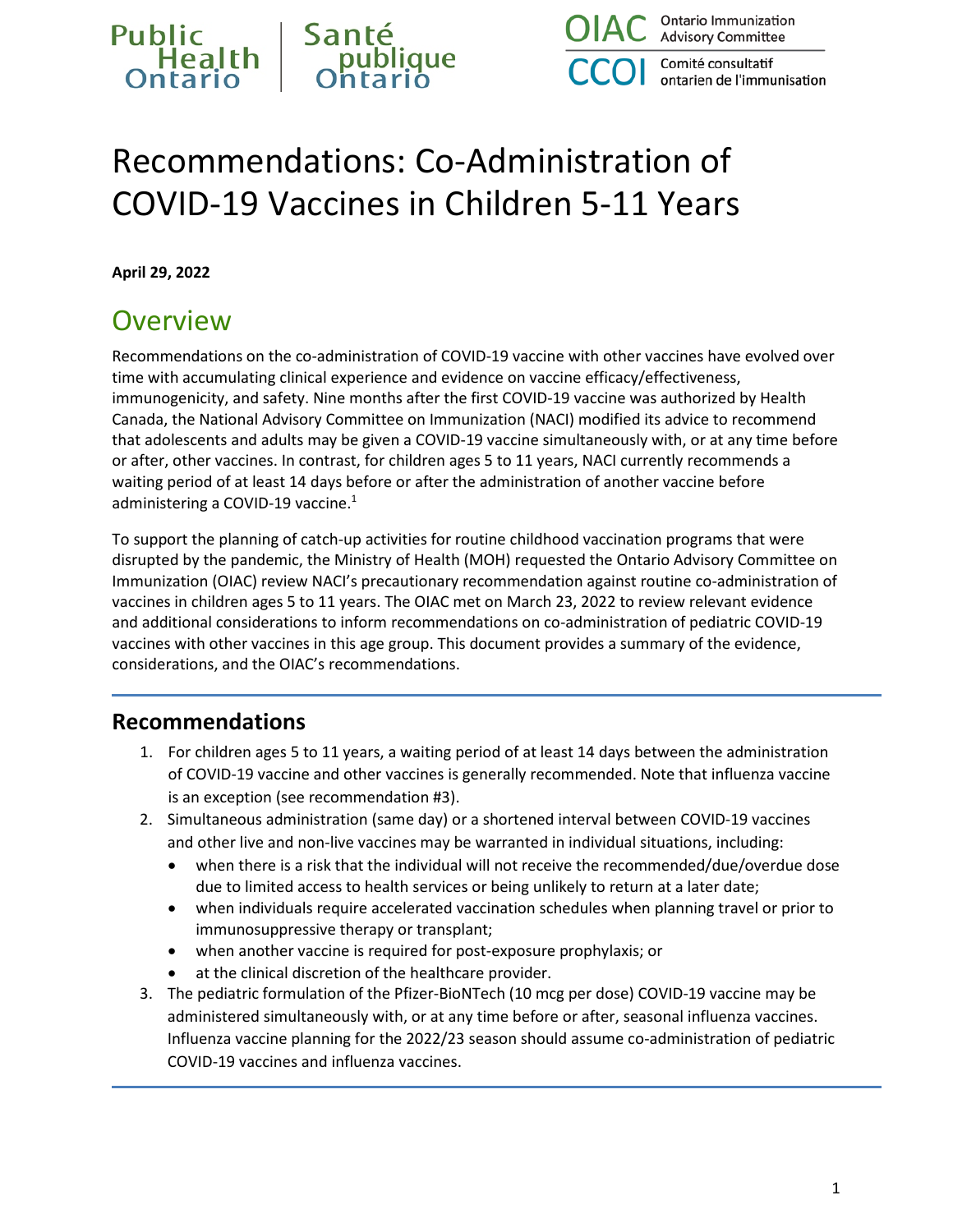### **Background**

In its first statement on COVID-19 vaccines in December 2020, the National Advisory Committee on Immunization recommended that persons 18 years and older should have a 14-day waiting period after administration of another vaccine before giving COVID-19 vaccine, and have a 28-day waiting period after completion of the two-dose mRNA vaccine series before giving another vaccine.<sup>2</sup> In September 2021, NACI revised this recommendation, stating that persons 12 years and older may be given COVID-19 vaccine simultaneously, or at any time before or after, other live or non-live vaccines. This discretionary recommendation was made in consideration of accumulating evidence on efficacy/effectiveness, immunogenicity, and safety of COVID-19 vaccines to date; extensive data and clinical experience with the co-administration of non-COVID-19 vaccines that do not indicate important safety concerns or impact on immune response; and to facilitate seasonal influenza vaccine programs and other routine immunization programs that were disrupted due to the pandemic.<sup>3</sup>

Following Health Canada authorization of Pfizer-BioNTech pediatric (10 mcg) COVID-19 vaccine in November 2021, NACI recommended that COVID-19 vaccines should not routinely be given concomitantly with other live or non-live vaccines to children ages 5 to 11 years. The rationale was the need for more post-market safety surveillance data to facilitate the identification of rare and very rare adverse events, and to prevent erroneous attribution of adverse events following immunization (AEFIs) to one particular vaccine or the other.<sup>4</sup>

In a jurisdictional scan, clinical guidance from most provinces and territories were found to be in alignment with NACI's recommendation against routine co-administration in children ages 5 to 11 years, with some limited exceptions at the discretion of the health care provider. For example, Quebec permits the co-administration of mRNA COVID-19 vaccines with influenza or pneumococcal vaccines in persons 5 years and older, but otherwise recommends a 14-day waiting period between mRNA vaccines and other (live attenuated or inactivated) vaccines.<sup>5</sup> The World Health Organization (WHO) Strategic Advisory Group of Experts (SAGE) recommends co-administration of COVID-19 vaccines with influenza vaccines for all eligible age groups, based on clinical trial data; a waiting period of 14 days is recommended for all other vaccines, due to lack of data for other inactivated or live vaccines co-administered with COVID-19 vaccines.<sup>6-8</sup> In contrast, co-administration for all COVID-19 vaccine-eligible age groups has been recommended in the United States since May 2021, based on substantial safety data on COVID-19 vaccines collected to date and extensive experience with the co-administration of routine vaccines.<sup>9</sup> The Canadian Paediatric Society and American Academy of Pediatrics both support offering COVID-19 vaccine at the same time as other required vaccines when timely co-administration can help bring routine vaccination status up-to-date.<sup>10-12</sup>

### Evidence Summary and Considerations

The following summary provides an overview of the evidence reviewed and considerations discussed by the OIAC.

#### **ROUTINE VACCINATION COVERAGE**

- Current immunization coverage for routine childhood vaccines<sup>13</sup> in Ontario is difficult to estimate due to the limited capacity of public health units to perform assessment activities under the *Immunization of School Pupils Act* during the pandemic response.14
- Based on a survey of Ontario physicians<sup>15</sup> and analyses of data from children in various age groups in Ontario<sup>16,17</sup> and other jurisdictions,<sup>18,19</sup> it is expected that routine vaccine coverage for children in Ontario ages 5 to 11 years may have been negatively impacted by the pandemic.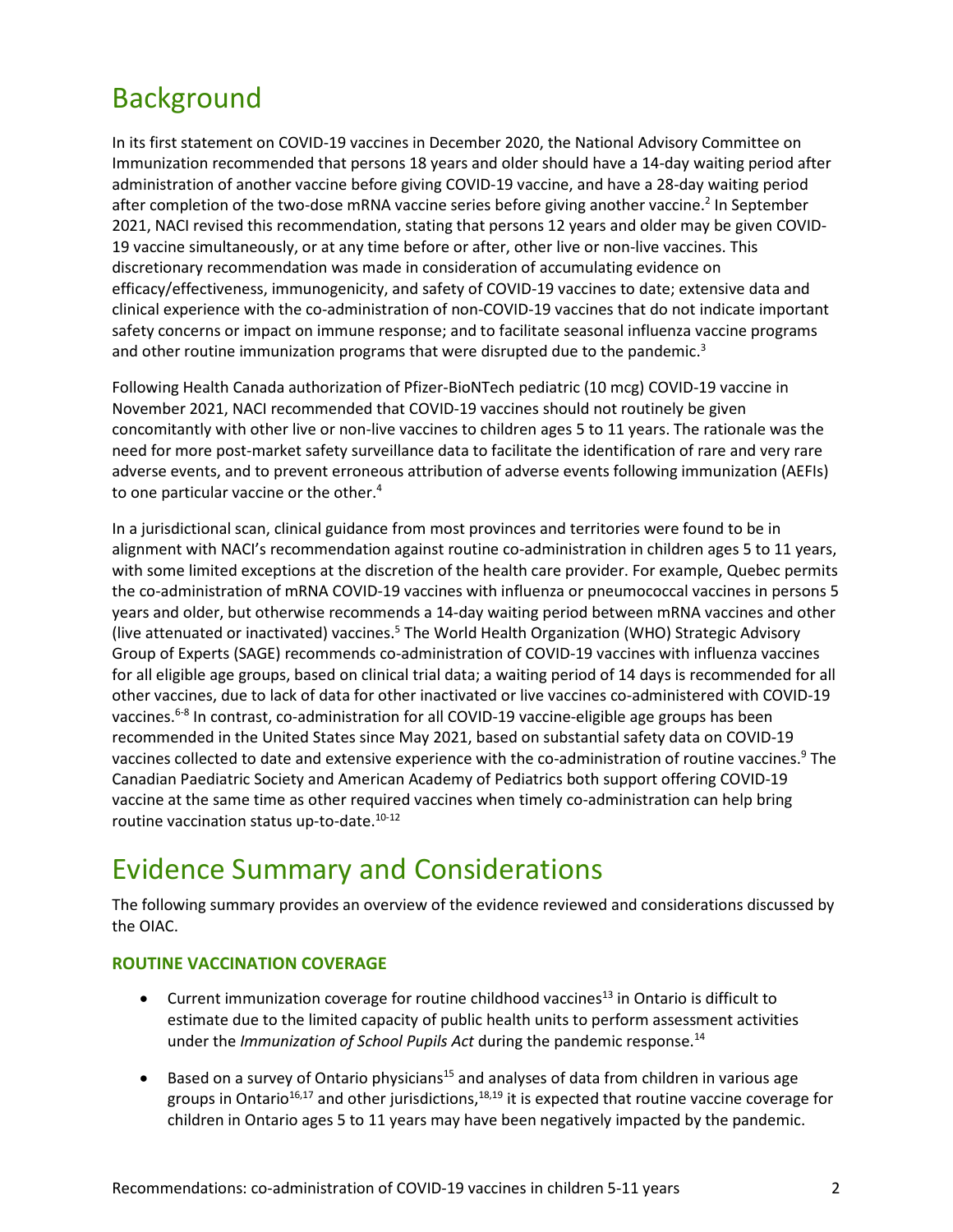• Co-administration of COVID-19 vaccine with routine childhood vaccines may offer opportunities for catch-up through primary care providers and mass immunization clinics.

#### **IMMUNOLOGIC PRINCIPLES AND CLINICAL TRIAL DATA**

- Co-administration generally refers to the simultaneous administration of more than one vaccine on the same clinic day, at different anatomic sites, and not combined in the same syringe; this may also be referred to concomitant or concurrent administration. For the purposes of AEFI surveillance, two vaccines that are administered close in time but on different days where both could be temporally associated with the same adverse event may be considered as coadministered in vaccine safety analyses. $20,21$
- No studies of co-administration of COVID-19 mRNA vaccine with routine vaccines in children were identified in a search of the peer-reviewed and pre-print literature.
- Although it is not direct evidence, data on co-administration of COVID-19 mRNA vaccines with seasonal influenza vaccines in adults may be extrapolated to children. In two randomized trials, adults who received COVID-19 mRNA vaccine administered at the same time as age-appropriate inactivated influenza vaccine had similar rates of local and systemic adverse events and antibody responses against SARS-CoV-2 compared to adults receiving COVID-19 vaccine alone or with placebo.<sup>22,23</sup>
- Experimental evidence and extensive clinical experience have demonstrated that coadministration of routine live and non-live vaccines produce seroconversion rates and rates for AEFIs similar to those observed when the vaccines are administered separately, with some exceptions. Interference between non-live vaccines with different antigenic content is likely to be limited. Therefore, non-live vaccines can generally be administered simultaneously with, or at any time before or after, live or other non-live vaccines. These general principles have informed existing guidance on co-administration of non-COVID-19 vaccines<sup>21,24</sup> as well as guidance from other expert advisory groups on co-administration with COVID-19 vaccine.<sup>9</sup>
- General immunological principles can serve as the basis for clinical scenarios in which coadministration with COVID-19 vaccines may be considered despite a lack of direct data.

#### **VACCINE SAFETY AND CONFIDENCE**

- Extensive global experience with Pfizer-BioNTech pediatric COVID-19 vaccine has accrued since becoming available for use in children ages 5 to 11 years.
	- As of March 20, 2022, 198 reports of adverse events following immunization (AEFIs) with Pfizer-BioNTech pediatric (10 mcg) vaccine were reported to Ontario's passive vaccine safety surveillance, representing 0.02% of 1,002,970 doses administered. Allergic skin reaction was the most frequently reported adverse event for this vaccine (8.9 per 100,000 doses administered). There were four AEFIs that were classified as serious (i.e., requiring hospitalization; 2.0% of 198), one confirmed case of myocarditis, and one report of multisystem inflammatory syndrome (MIS-C).<sup>25</sup>
	- In the United States, 8.7 million doses of Pfizer-BioNTech pediatric (10 mcg) COVID-19 vaccine were administered between November 3 and December 19, 2021. Of 4,240 reports received by the Vaccine Adverse Event Reporting System, 98% were non-serious and 2% were serious. Most frequently reported events were previously well-characterized (e.g., vomiting, fever), administration issues unrelated to an actual health outcome (e.g., incorrect dose), or associated with work-up for myocarditis (e.g., elevated troponin).<sup>26,27</sup>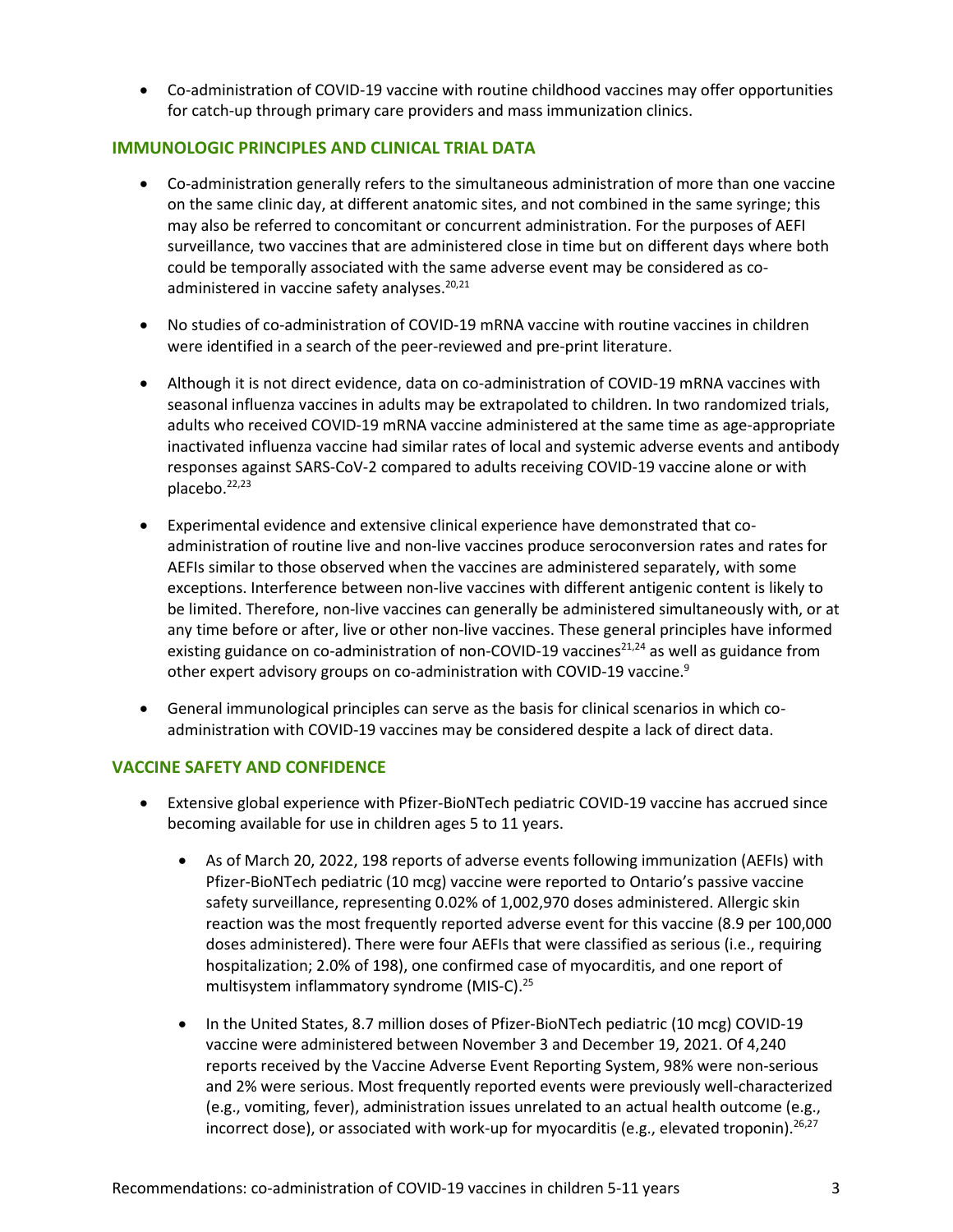- Moderna Spikevax (50 mcg) for children ages 6 to 11 years was authorized by Health Canada on March 17, 2022. Given its recent authorization, vaccine safety data for this product is only from the clinical trial, with more extensive post-marketing safety surveillance data still yet to accumulate. 28
- There is limited experience of co-administration of COVID-19 vaccines with other vaccines, and co-administration may make AEFI assessments more complex. As of March 27, 2022, there have been ten AEFI reports in Ontario temporally associated with co-administration of vaccine among individuals of all ages (range, 9 to 93 years), including one event requiring hospitalization occurring in an older adult. AEFI reports occurred following co-administration of COVID-19 vaccine with the influenza vaccine (n=9) or pneumococcal vaccine (n=1).<sup>25</sup>
- The parental informed consent process should include a discussion of the benefits and risks of co-administration with COVID-19 vaccines, given the limited clinical trial data available. The potential impact on vaccine hesitancy for both COVID-19 vaccines and routine vaccines if they are offered together is unclear.

The OIAC will continue to monitor the evidence on the use of Pfizer-BioNTech pediatric (10 mcg) vaccine in children ages 5 to 11 years and Moderna Spikevax (50 mcg) vaccine in children ages 6 to 11 years to inform future updates to these recommendations.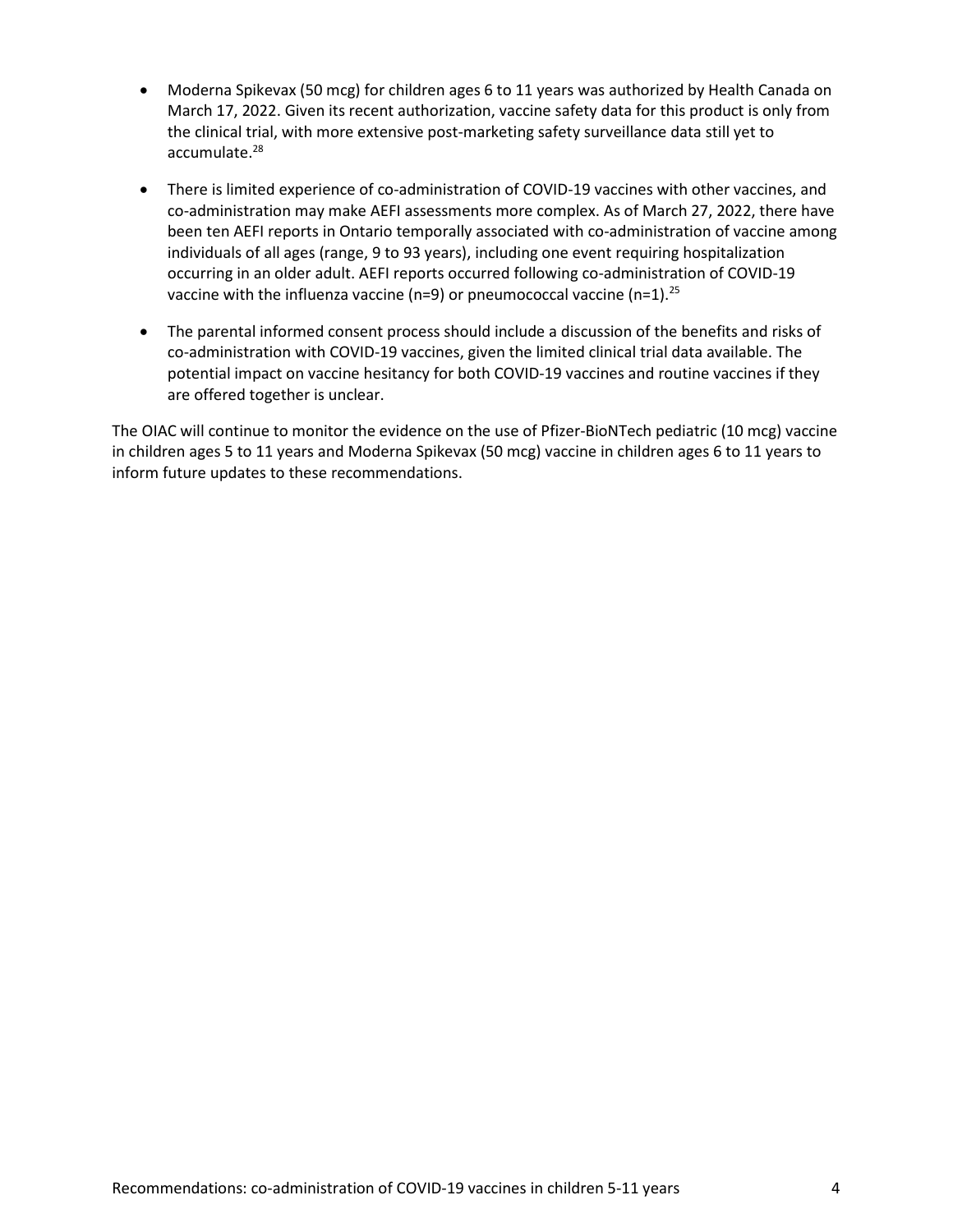## References

- 1. Public Health Agency of Canada; National Advisory Committee on Immunization. Canadian immunization guide [Internet]. Evergreen ed. Ottawa, ON: Government of Canada; 2020 [modified 2022 Mar 30; cited 2022 Mar 30]. Part 4 - Active vaccines: simultaneous administration with other vaccines. Available from: [https://www.canada.ca/en/public-health/services/publications/healthy](https://www.canada.ca/en/public-health/services/publications/healthy-living/canadian-immunization-guide-part-4-active-vaccines/page-26-covid-19-vaccine.html#a8.3)[living/canadian-immunization-guide-part-4-active-vaccines/page-26-covid-19-vaccine.html#a8.3](https://www.canada.ca/en/public-health/services/publications/healthy-living/canadian-immunization-guide-part-4-active-vaccines/page-26-covid-19-vaccine.html#a8.3)
- 2. Public Health Agency of Canada; National Advisory Committee on Immunization. Archived 1: recommendations on the use of COVID-19 vaccine(s) [Internet]. Ottawa, ON: Government of Canada; 2020 [archived; cited 2022 Mar 22]. Available from: [https://www.canada.ca/en/public](https://www.canada.ca/en/public-health/services/immunization/national-advisory-committee-on-immunization-naci/recommendations-use-covid-19-vaccines/december-12-2020.html)[health/services/immunization/national-advisory-committee-on-immunization](https://www.canada.ca/en/public-health/services/immunization/national-advisory-committee-on-immunization-naci/recommendations-use-covid-19-vaccines/december-12-2020.html)[naci/recommendations-use-covid-19-vaccines/december-12-2020.html](https://www.canada.ca/en/public-health/services/immunization/national-advisory-committee-on-immunization-naci/recommendations-use-covid-19-vaccines/december-12-2020.html)
- 3. Public Health Agency of Canada; National Advisory Committee on Immunization. Archived 17: recommendations on the use of COVID-19 vaccines [Internet]. Ottawa, ON: Government of Canada; 2021 [archived; cited 2022 Mar 22]. Available from[: https://www.canada.ca/en/public](https://www.canada.ca/en/public-health/services/immunization/national-advisory-committee-on-immunization-naci/recommendations-use-covid-19-vaccines/september-28-2021)[health/services/immunization/national-advisory-committee-on-immunization](https://www.canada.ca/en/public-health/services/immunization/national-advisory-committee-on-immunization-naci/recommendations-use-covid-19-vaccines/september-28-2021)[naci/recommendations-use-covid-19-vaccines/september-28-2021](https://www.canada.ca/en/public-health/services/immunization/national-advisory-committee-on-immunization-naci/recommendations-use-covid-19-vaccines/september-28-2021)
- 4. Public Health Agency of Canada; National Advisory Committee on Immunization. Archived 24: recommendation on the use of the Pfizer-BioNTech COVID-19 vaccine (10 mcg) in children 5 to 11 years of age [Internet]. Ottawa, ON: Government of Canada; 2021 [archived; cited 2022 Mar 22]. Available from[: https://www.canada.ca/en/public-health/services/immunization/national](https://www.canada.ca/en/public-health/services/immunization/national-advisory-committee-on-immunization-naci/recommendations-use-covid-19-vaccines/pfizer-biontech-10-mcg-children-5-11-years-age.html)[advisory-committee-on-immunization-naci/recommendations-use-covid-19-vaccines/pfizer](https://www.canada.ca/en/public-health/services/immunization/national-advisory-committee-on-immunization-naci/recommendations-use-covid-19-vaccines/pfizer-biontech-10-mcg-children-5-11-years-age.html)[biontech-10-mcg-children-5-11-years-age.html](https://www.canada.ca/en/public-health/services/immunization/national-advisory-committee-on-immunization-naci/recommendations-use-covid-19-vaccines/pfizer-biontech-10-mcg-children-5-11-years-age.html)
- 5. Quebec. Ministry of Health and Social Services. Vaccines: COVID-19 mRNA: messenger RNA vaccines against COVID-19 [Internet]. Quebec, QC: Government of Quebec; 2022 [modified 2022 Apr 07; cited 2022 Mar 9]. Available from: [https://www.msss.gouv.qc.ca/professionnels/vaccination/piq-vaccins/covid-19-vaccin-a-arn](https://www.msss.gouv.qc.ca/professionnels/vaccination/piq-vaccins/covid-19-vaccin-a-arn-messager-contre-la-covid-19/#administration)[messager-contre-la-covid-19/#administration](https://www.msss.gouv.qc.ca/professionnels/vaccination/piq-vaccins/covid-19-vaccin-a-arn-messager-contre-la-covid-19/#administration)
- 6. World Health Organization, Strategic Advisory Group of Experts. Interim recommendations for use of the Pfizer–BioNTech COVID-19 vaccine, BNT162b2, under Emergency Use Listing [Internet]. Geneva: World Health Organization; 2022 [modified 2022 Jan 21; cited 2022 Mar 22]. Available from: [https://www.who.int/publications/i/item/WHO-2019-nCoV-vaccines-](https://www.who.int/publications/i/item/WHO-2019-nCoV-vaccines-SAGE_recommendation-BNT162b2-2021.1)[SAGE\\_recommendation-BNT162b2-2021.1](https://www.who.int/publications/i/item/WHO-2019-nCoV-vaccines-SAGE_recommendation-BNT162b2-2021.1)
- 7. World Health Organization. Interim recommendations for use of the Moderna mRNA-1273 vaccine against COVID-19 [Internet]. Version 21. Geneva: World Health Organization; 2022 [modified 2022 Feb 23; cited 2022 Mar 22]. Available from: [https://www.who.int/publications/i/item/interim](https://www.who.int/publications/i/item/interim-recommendations-for-use-of-the-moderna-mrna-1273-vaccine-against-covid-19)[recommendations-for-use-of-the-moderna-mrna-1273-vaccine-against-covid-19](https://www.who.int/publications/i/item/interim-recommendations-for-use-of-the-moderna-mrna-1273-vaccine-against-covid-19)
- 8. World Health Organization. Coadministration of seasonal inactivated influenza and COVID-19 vaccines [Internet]. Geneva: World Health Organization; 2021 [modified 2021 Oct 21; cited 2022 Mar 22]. Available from: [https://www.who.int/publications/i/item/WHO-2019-nCoV-vaccines-](https://www.who.int/publications/i/item/WHO-2019-nCoV-vaccines-SAGE_recommendation-coadministration-influenza-vaccines)[SAGE\\_recommendation-coadministration-influenza-vaccines](https://www.who.int/publications/i/item/WHO-2019-nCoV-vaccines-SAGE_recommendation-coadministration-influenza-vaccines)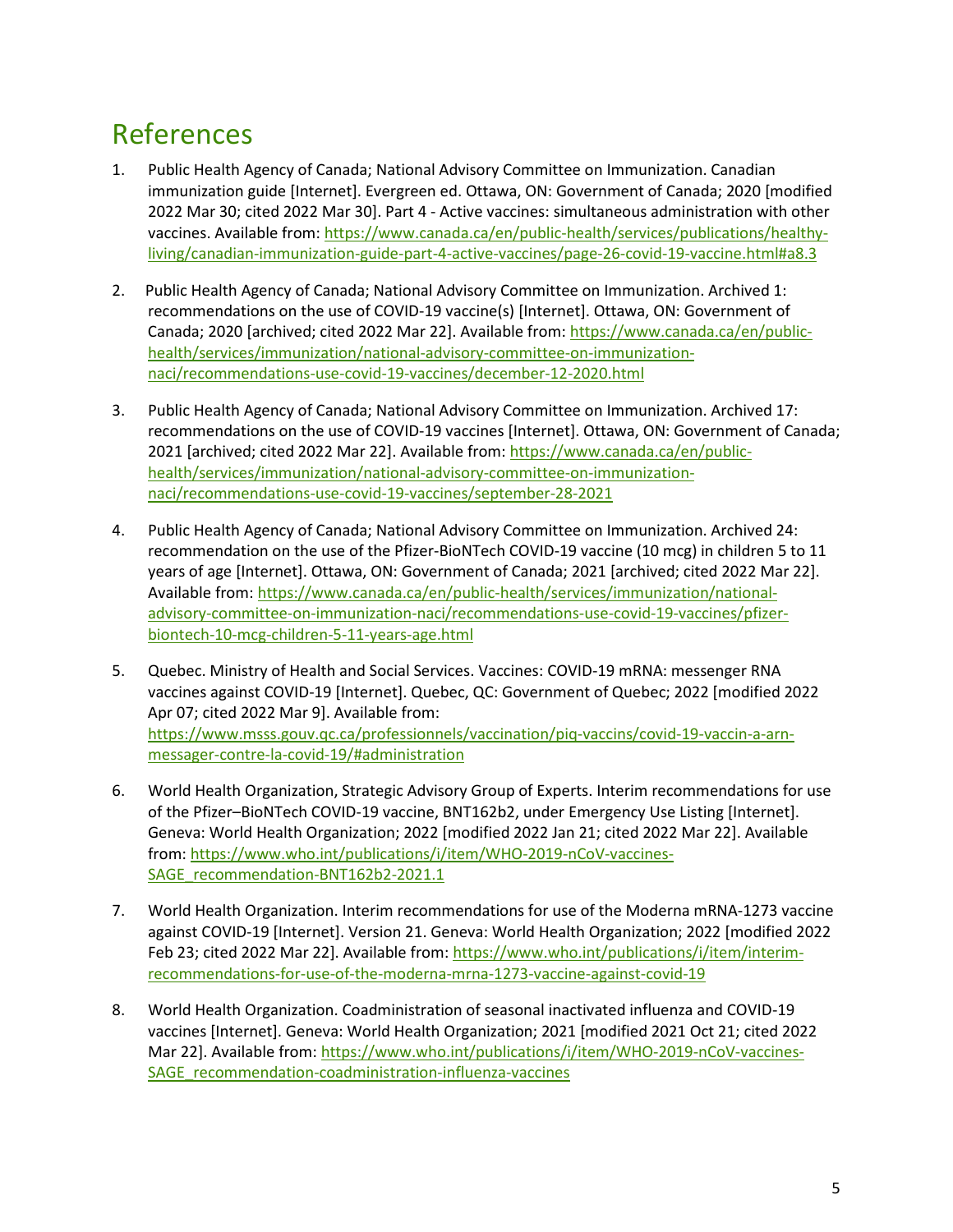- 9. Centers for Disease Control and Prevention. Interim clinical considerations for use of COVID-19 vaccines currently authorized in the United States [Internet]. Atlanta, GA: Centers for Disease Control and Prevention; 2022 [modified 2022 Feb 22; cited 2022 Mar 11]. Available from: <https://www.cdc.gov/vaccines/covid-19/clinical-considerations/interim-considerations-us.html>
- 10. Moore DL; Canadian Paediatric Society, Infectious Diseases and Immunization Committee. Position statement: COVID-19 vaccine for children and adolescents [Internet]. Ottawa, ON: Canadian Pediatric Society; 2022 [cited 2022 Mar 22]. Available from: <https://cps.ca/en/documents/position/covid-19-vaccine-for-children-and-adolescents>
- 11. Committee on Infectious Diseases. COVID-19 vaccines in children and adolescents. Pediatrics. 2022;149(1):e2021054332. Available from:<https://doi.org/10.1542/peds.2021-054332>
- 12. Committee on Infectious Diseases. Recommendations for prevention and control of influenza in children, 2021–2022. Pediatrics. 2021;148(4):e2021053745. Available from: <https://doi.org/10.1542/peds.2021-053745>
- 13. Ontario. Ministry of Health and Long-Term Care. Publicly funded immunization schedules for Ontario [Internet]. Toronto, ON: Queen's Printer for Ontario; 2021 [cited 2022 Mar 23]. Available from: [https://www.health.gov.on.ca/en/pro/programs/immunization/docs/Publicly\\_Funded\\_Immunizati](https://www.health.gov.on.ca/en/pro/programs/immunization/docs/Publicly_Funded_ImmunizationSchedule.pdf) [onSchedule.pdf](https://www.health.gov.on.ca/en/pro/programs/immunization/docs/Publicly_Funded_ImmunizationSchedule.pdf)
- 15. Piché-Renaud PP, Ji C, Farrar DS, Friedman JN, Science M, Kitai I, et al. Impact of the COVID-19 pandemic on the provision of routine childhood immunizations in Ontario, Canada. Vaccine. 2021;39(31):4373-82. Available from[: https://doi.org/10.1016/j.vaccine.2021.05.094](https://doi.org/10.1016/j.vaccine.2021.05.094)
- 16. Ontario Agency for Health Protection and Promotion (Public Health Ontario). Immunization coverage report for school-based programs in Ontario: 2019-20 and 2020-21 school years [Internet]. Toronto, ON: Queen's Printer for Ontario; 2021 [cited 2022 Apr 20]. Available from: [https://www.publichealthontario.ca/-/media/documents/i/2021/immunization-coverage-2019-](https://www.publichealthontario.ca/-/media/documents/i/2021/immunization-coverage-2019-2021.pdf?sc_lang=en) [2021.pdf?sc\\_lang=en](https://www.publichealthontario.ca/-/media/documents/i/2021/immunization-coverage-2019-2021.pdf?sc_lang=en)
- 17. Ji C, Piche-Renaud PP, Apajee J, Stephenson E, Forte M, Friedman JN, et al. Impact of the COVID-19 pandemic on routine immunization coverage in children under 2 years old in Ontario, Canada: a retrospective cohort study. Vaccine. 2022;40(12):1790-8. Available from: <https://doi.org/10.1016/j.vaccine.2022.02.008>
- 18. MacDonald SE, Paudel YR, Kiely M, Rafferty E, Sadarangani M, Robinson JL, et al. Impact of the COVID-19 pandemic on vaccine coverage for early childhood vaccines in Alberta, Canada: a population-based retrospective cohort study. BMJ Open. 2022;12(1):e055968. Available from: <http://dx.doi.org/10.1136/bmjopen-2021-055968>
- 19. Patel Murthy B, Zell E, Kirtland K, Jones-Jack N, Harris L, Sprague C, et al. Impact of the COVID-19 pandemic on administration of selected routine childhood and adolescent vaccinations - 10 U.S. Jurisdictions, March-September 2020. MMWR Morb Mortal Wkly Rep. 2021;70(23):840-5. Available from[: https://doi.org/10.15585/mmwr.mm7023a2](https://doi.org/10.15585/mmwr.mm7023a2)
- 20. Ontario Agency for Health Protection and Promotion (Public Health Ontario). COVID-19 CCM data entry guide: adverse events following immunization (AEFIs). Toronto, ON: Queen's Printer for Ontario; 2022.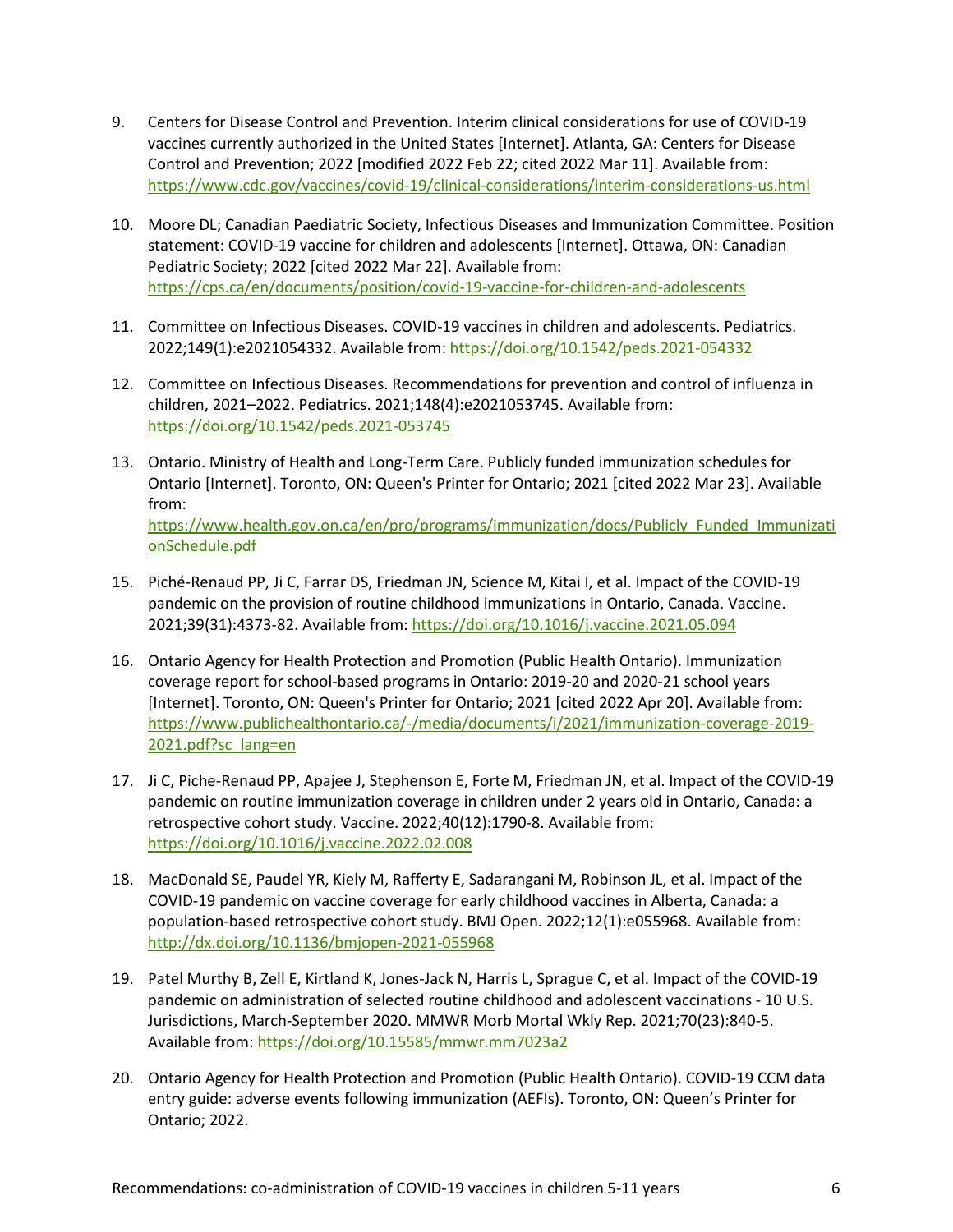- 21. Advisory Committee on Immunization Practices; Kroger A, Bahta L, Hunter P. General best practice guidelines for immunization: best practices guidance of the Advisory Committee on Immunization Practices (ACIP) [Internet]. Evergreen ed. Atlanta, GA: Centers for Disease Control and Prevention; 2022 [modified 2022 Mar 15; cited 2022 Mar 22]. Timing and spacing of immunobiologics. Available from[: https://www.cdc.gov/vaccines/hcp/acip-recs/general-recs/timing.html](https://www.cdc.gov/vaccines/hcp/acip-recs/general-recs/timing.html)
- 22. Lazarus R, Baos S, Cappel-Porter H, Carson-Stevens A, Clout M, Culliford L, et al. Safety and immunogenicity of concomitant administration of COVID-19 vaccines (ChAdOx1 or BNT162b2) with seasonal influenza vaccines in adults in the UK (ComFluCOV): a multicentre, randomised, controlled, phase 4 trial. Lancet. 2021;398(10318):2277-87. Available from: [https://doi.org/10.1016/S0140-6736\(21\)02329-1](https://doi.org/10.1016/S0140-6736(21)02329-1)
- 23. Izikson R, Brune D, Bolduc JS, Bourron P, Fournier M, Moore TM, et al. Safety and immunogenicity of a high-dose quadrivalent influenza vaccine administered concomitantly with a third dose of the mRNA-1273 SARS-CoV-2 vaccine in adults aged >=65 years: a phase 2, randomised, open-label study. Lancet Respir Med. 2022;10(4):392-402. Available from: [https://doi.org/10.1016/S2213-](https://doi.org/10.1016/S2213-2600(21)00557-9) [2600\(21\)00557-9](https://doi.org/10.1016/S2213-2600(21)00557-9)
- 24. Public Health Agency of Canada; National Advisory Committee on Immunization. Canadian immunization guide [Internet]. Evergreen ed. Ottawa, ON: Government of Canada; 2020 [modified 2020 Feb 13; cited 2022 Mar 22]. Part 1 - Key immunization information: timing of vaccine administration. Available from: [https://www.canada.ca/en/public](https://www.canada.ca/en/public-health/services/publications/healthy-living/canadian-immunization-guide-part-1-key-immunization-information/page-10-timing-vaccine-administration.html)[health/services/publications/healthy-living/canadian-immunization-guide-part-1-key](https://www.canada.ca/en/public-health/services/publications/healthy-living/canadian-immunization-guide-part-1-key-immunization-information/page-10-timing-vaccine-administration.html)[immunization-information/page-10-timing-vaccine-administration.html](https://www.canada.ca/en/public-health/services/publications/healthy-living/canadian-immunization-guide-part-1-key-immunization-information/page-10-timing-vaccine-administration.html)
- 25. Ontario Agency for Health Protection and Promotion (Public Health Ontario). Weekly summary: adverse events following immunization (AEFIs) for COVID-19 in Ontario: December 13, 2020 to March 20, 2022 [Internet]. Toronto, ON: Queen's Printer for Ontario; 2022 [cited 2022 Apr 20]. Available from[: https://www.publichealthontario.ca/-/media/Documents/nCoV/epi/covid-19-aefi](https://www.publichealthontario.ca/-/media/Documents/nCoV/epi/covid-19-aefi-report.pdf?sc_lang=en)[report.pdf?sc\\_lang=en](https://www.publichealthontario.ca/-/media/Documents/nCoV/epi/covid-19-aefi-report.pdf?sc_lang=en)
- 26. Hause AM, Baggs J, Marquez P, Myers TR, Gee J, Su JR, et al. COVID-19 vaccine safety in children aged 5-11 years—United States, November 3-December 19, 2021. MMWR Morb Mortal Wkly Rep. 2021;70(5152):1755-60. Available from: <http://dx.doi.org/10.15585/mmwr.mm705152a1>
- 27. Su JR. COVID-19 vaccine safety updates: primary series in children and adolescents ages 5–11 and 12–15 years, and booster doses in adolescents ages 16–24 years: Advisory Committee on Immunization Practices [Webinar]. Atlanta, GA: Centers for Disease Control and Prevention; 2022 [presented 2022 Jan 05; cited 2022 Mar 22]. Available from: <https://www.cdc.gov/vaccines/acip/meetings/downloads/slides-2022-01-05/02-COVID-Su-508.pdf>
- 28. Health Canada. Regulatory decision summary Spikevax Health Canada [Internet]. Ottawa, ON: Government of Canada; 2021 [modified 2020 Nov 13; cited 2022 Mar 17]. Available from: <https://covid-vaccine.canada.ca/info/regulatory-decision-summary-detail.html?linkID=RDS00928>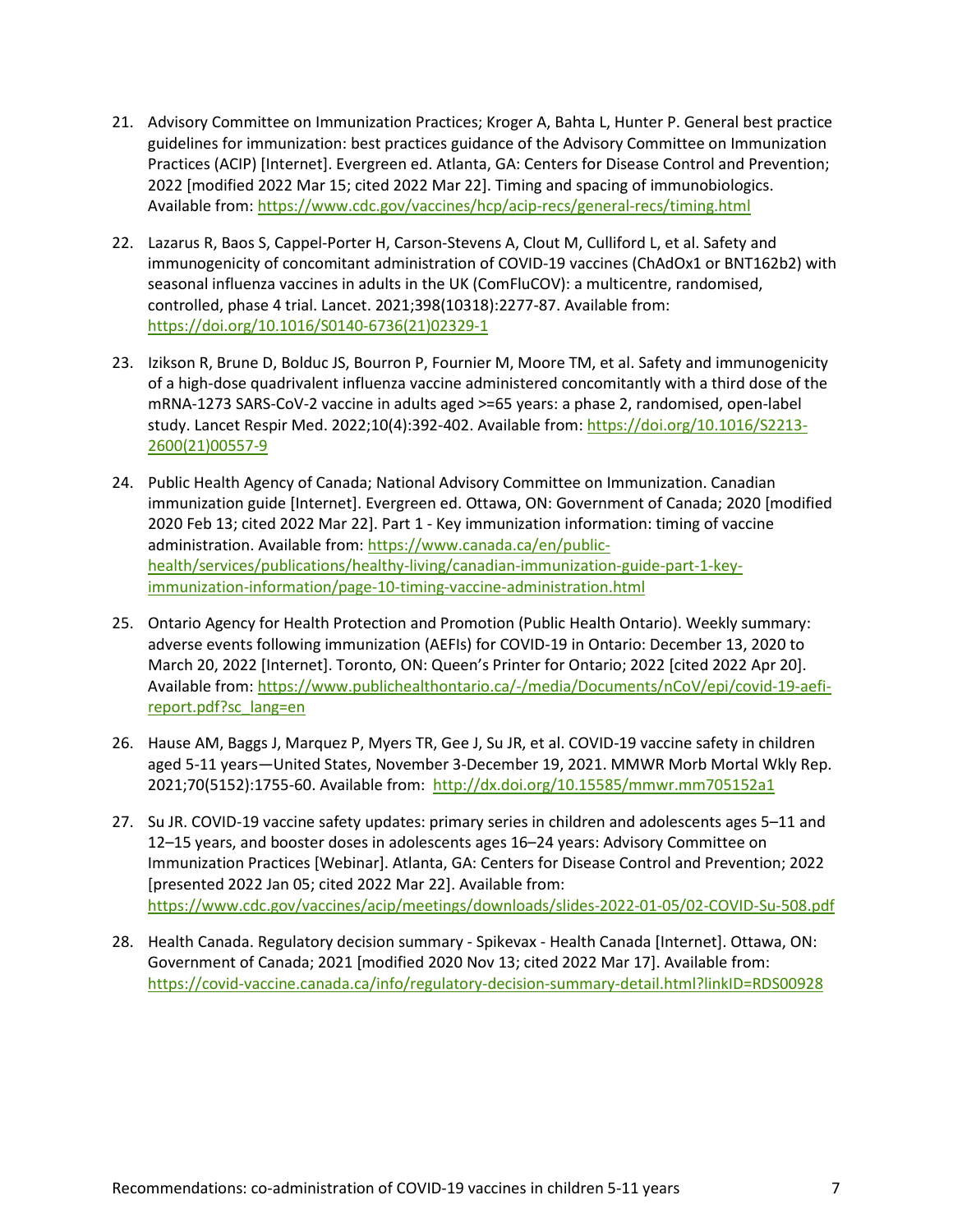## About the Ontario Immunization Advisory Committee

The OIAC is a multidisciplinary scientific advisory body that provides evidence-based advice to Public Health Ontario (PHO) on vaccines and immunization matters including vaccine program implementation in Ontario, priority populations and clinical guidance. The focus of the OIAC's work is on publicly-funded vaccines and immunization programs in Ontario, including COVID-19 and those under consideration for new programming. For more information about the OIAC and its members contact [secretariat@oahpp.ca](mailto:secretariat@oahpp.ca)

#### Acknowledgements

The statement was prepared by the OIAC Secretariat on behalf of the OIAC. The OIAC acknowledges the contribution of PHO staff within Health Protection, Communications Services, Library Services as well as the OIAC Secretariat.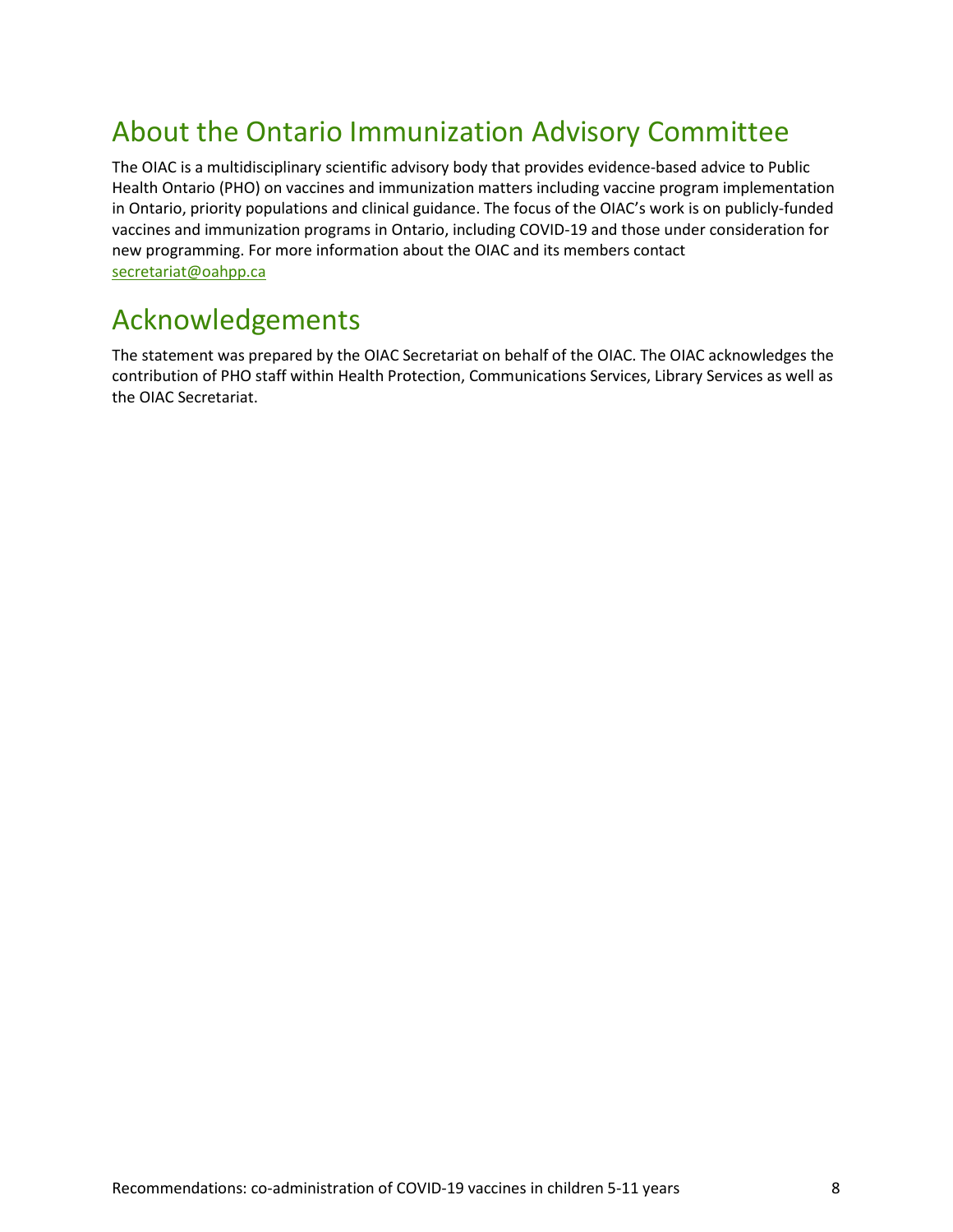#### OIAC Members

Dr. Jessica Hopkins, co-chair Chief Health Protection and Emergency Preparedness Officer Public Health Ontario

Dr. Jeffrey Pernica, co-chair Head, Division of Infectious Disease Department of Pediatrics McMaster University

Dr. Juthaporn Cowan Associate Scientist The Ottawa Hospital Research Institute

Dr. Vinita Dubey Associate Medical Officer of Health Toronto Public Health

Dr. Julie Emili Associate Medical Officer of Health Region of Waterloo

Dr. Mariam Hanna Pediatric Allergist and Clinical Immunologist

Susie Jin Pharmacist

### OIAC Ex-Officio Members

Tara Harris Manager Immunization and Emergency Preparedness Public Health Ontario

Robert Lerch Director (Acting) Health Protection and Surveillance Policy and Programs Branch Ministry of Health

Dr. Allison McGeer Professor, Laboratory Medicine and Pathobiology University of Toronto Dalla Lana School of Public Health

Dr. Justin Presseau Scientist The Ottawa Hospital Research Institute

Dr. Maurianne Reade Family Physician; Associate Professor Northern Ontario School of Medicine

Richard San Cartier Clinical Team Lead N'Mninoeyaa Aboriginal Health Access Centre

Fairleigh Seaton Director, Infectious Disease Prevention and Environmental Health Kingston, Frontenac and Lennox & Addington Public Health

Dr. Wendy Whittle Maternal Fetal Medicine Specialist Mount Sinai Hospital

Dr. Daniel Warshafsky Associate Chief Medical Officer of Health (Acting) Office of Chief Medical Officer of Health, Public Health Ministry of Health

Dr. Sarah Wilson Public Health Physician Public Health Ontario